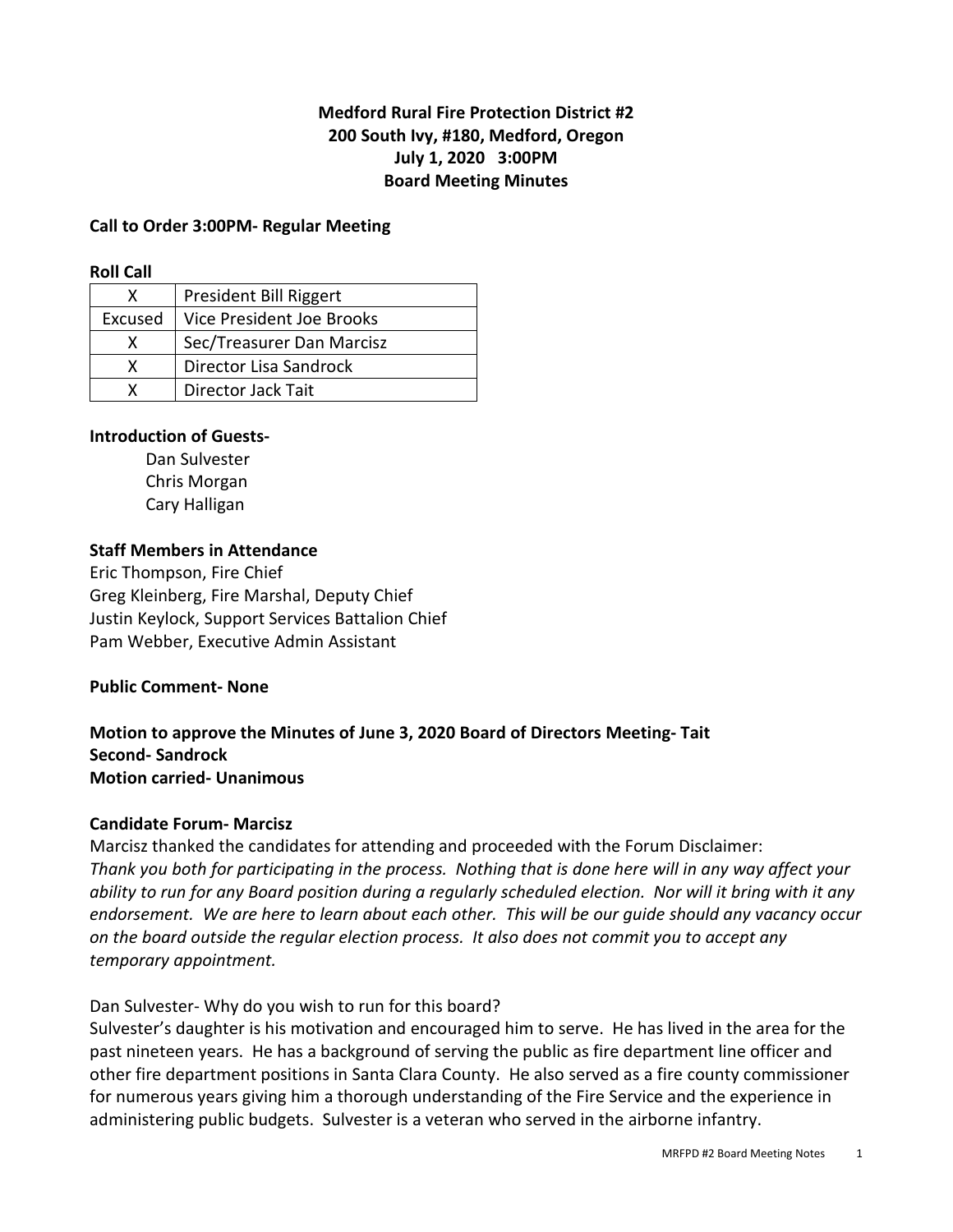Chris Morgan- Why do you wish to run for this board?

Morgan shared that he is new to the southern Oregon area. He would like to get more involved in this community. His strengths are Project Management, Procurement, Budget Planning and Environmental Remediation Management. Morgan noted that his experience with project and budget management will serve him well with the budget process and decisions. He is very proficient with planning software programs such as Excel. He has experience in conducting and communicating with stakeholders. Morgan presented the board members with a resume.

Marcisz and Tait shared several details about the District Board with Morgan and Sulvester. Marcisz thanked the candidates for attending the forum and invited them to stay for the remainder of the meeting.

**Agenda Meeting Attendees-** Jack Tait and Bill Riggert (by phone)

# **Financial Status Report- Marcisz**

Financial information was not available at the time of the meeting due to the board meeting falling on the first day of the month.

| <b>Marcisz presented expenses</b>                                    | Line         |        |
|----------------------------------------------------------------------|--------------|--------|
| PO#1813 City of Medford contractual payment (2 <sup>nd</sup> annual) | \$135,743.00 | 1-5100 |
| PO#1816 City of Medford- Deputy Fire Marshal agreement               | 40,661.55    | 1-5035 |
| PO#1817 Sign Dude- Type III vehicle markings & equip labels          | 84.76        | 1-5070 |
| Secretary/Treasurer Stipend                                          | 750.00       | 1-5180 |
| <b>Total</b>                                                         | \$177,239.31 |        |

**Motion to pay \$177,239.31 in expenses- Tait Second- Sandrock Motion carried- Unanimous** 

**Correspondence-** SDAO, Marcisz received a notice stating all in-person training is cancelled. This means the Brookings training will not take place. Marcisz will make contact with JCFD#5 to arrange a joint training.

# **New Business-** None

## **Old Business**

Budget Adoption Follow-up- Marcisz

Marcisz distributed a copy of the adopted budget. He noted that LB50, the authorization to collect tax revenue document, is still in process with the County tax office.

# **Fire Chief's Report**

- Chief Thompson shared the monthly report with the members, noting that he is available to answer questions. The May activity is beginning to pick up due to the warmer weather.
- Chief noted a recent structure fire with three Medford engines. This resulted in 12 firefighters on scene within the first several minutes and rapid fire suppression. The four-man crew is working well and achieving a faster knockdown time.